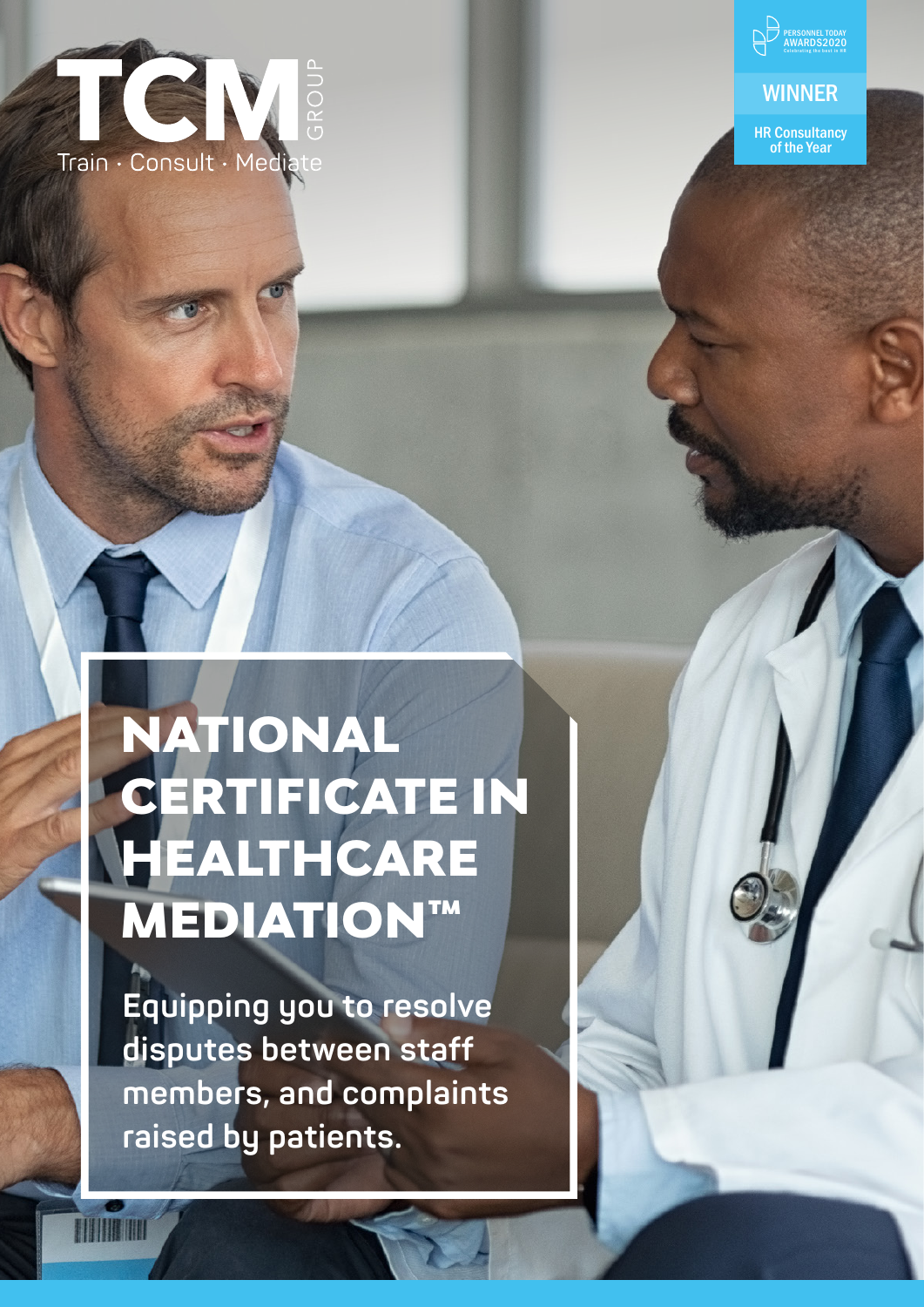**The National Certificate in Healthcare Mediation™ is a fully interactive, instructor led OCN accredited mediation skills programme that enables healthcare professionals to learn essential skills and principles for mediation, practice skills and demonstrate competency to become a healthcare mediator.** 

Since 2001, The TCM Group have been transforming the way healthcare organisations across the UK handle conflict. Central to this has been the training of TCM Accredited mediators who are equipped to rebuild damaged working relationships amongst a range of staff groups.

A unique element to work within the healthcare setting is the possibility of complaints being raised by patients against staff. Such occurrences can be especially challenging to respond to, while causing great distress and concern for the staff members involved. In our experience, mediation very often offers a favourable solution for both patient and employee. Delegates who complete our National Certificate in Healthcare Mediation™ will also practice the specific skills required to mediate conflicts involving patients in a calm, conscientious and empathetic manner.

Healthcare organisations we've supported across the years include Kent Community Health, London Ambulance Service, Northumbria Healthcare, The BMA, and many more.

Delegates who successfully complete the course refer to themselves as TCM Accredited Mediators – thereby demonstrating the highest standards of mediation practice in the UK.



The National Certificate in Healthcare Mediation™ was one of the first accredited mediation courses available to healthcare professionals in the UK. We pride ourselves in delivering a world class course to delegates. Don't just take our word for it, please [click here](https://thetcmgroup.com/customer-testimonials/) to read the several hundred testimonials from previous delegates.





# WHY ARE **HEALTHCARE ORGANISATIONS** INVESTING IN MEDIATION SKILLS TRAINING?

Conflict presents huge challenges to healthcare organisations and can pose a direct danger to patient care and safety.

Formal HR processes tend to put an additional strain on the staff (or patients) involved, and very often worsen disputes, rather than resolving the underlying problem. Mediation offers a cost-effective, person centred approach which is a highly successful tool for dealing with a wide range of disputes.

> **"The National Certificate in healthcare Mediation course was fantastic & the trainer was brilliant. I learned more than I thought possible all in the space of a week. One of the most helpful learning experiences I've had."**

LOUISE THOMAS, ASSISTANT DIRECTOR OF HR & OD AT HERTS VALLEYS CCG

99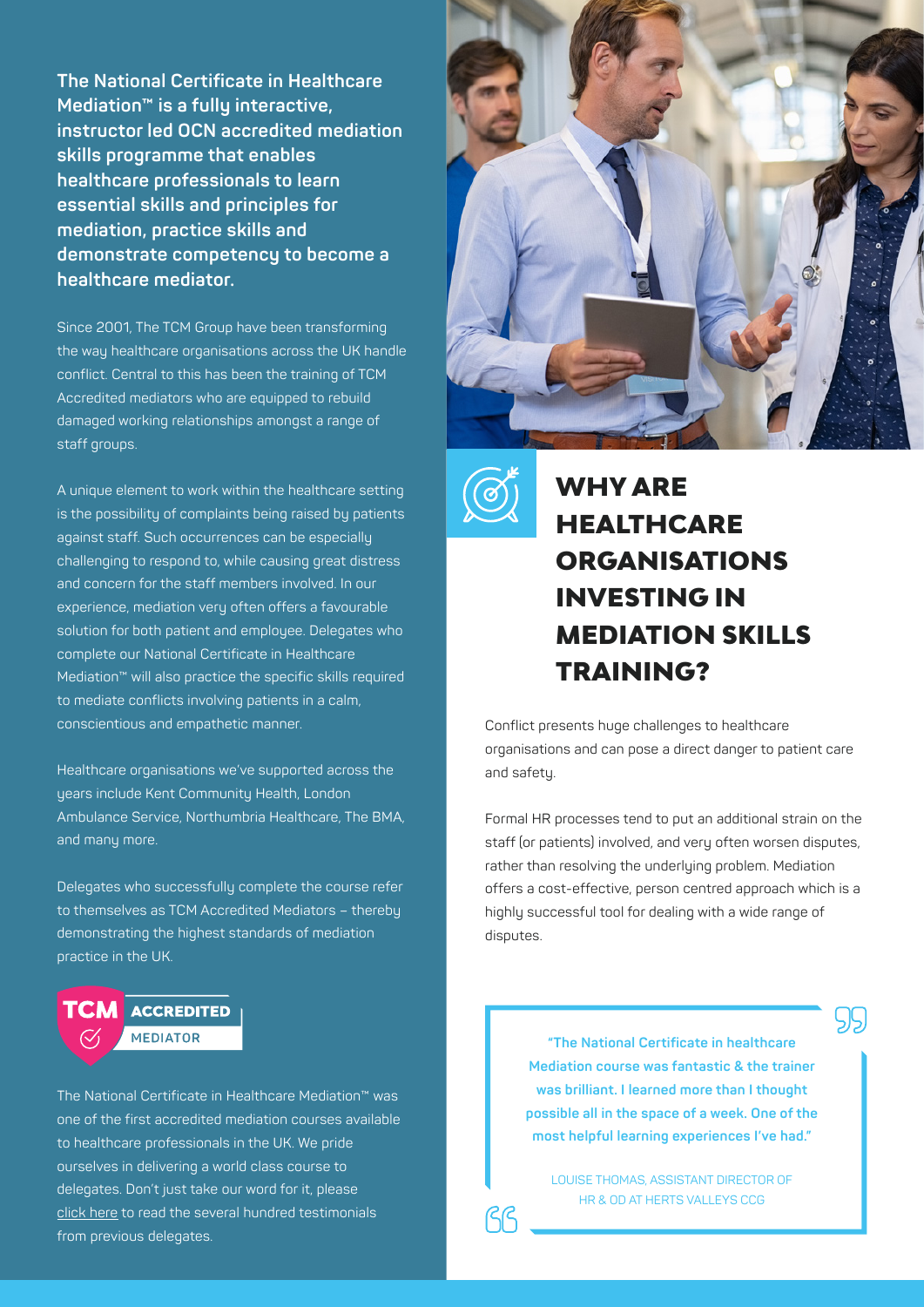

# YOUR HEALTHCARE ORGANISATION BENEFITS BY TRAINING INTERNAL MEDIATORS BECAUSE:

- $\heartsuit$  Mediation is effective at resolving a range of issues including relationship breakdown, personality clashes, communication problems, bullying, discrimination, or harassment.
- $\heartsuit$  It might be a single employee with a grievance, a disagreement between an employee and a manager, or an issue between two co-workers.
- $\sqrt{\checkmark}$  Differences between individuals at work can lead to grievances, absenteeism and ultimately loss of valuable employees. As a result, workplace disputes cost healthcare organisations a huge amount of money each year.
- $\heartsuit$  Mediation is also a valuable tool for mediating conflicts and complaints involving patients. Trainees will develop their skills through interactive role plays involving both inter-staff and patient-centred disputes.
- $\sqrt{2}$  Mediation helps people sort out their differences – often in just one day. That's why more and more healthcare organisations are training their staff to mediate in workplace disputes.



# TCM TRAINERS

#### **TCM trainers are experts at creating a safe, empowering, and challenging training environment.**

The TCM blended learning style incorporates a range of interactive approaches before, throughout the course and post training. Participants develop their knowledge through group discussions, case studies and participation in healthcare-relevant role-plays. Peerbased evaluation and reflective learning feature heavily throughout the course and this is supported by the course facilitator's extensive and detailed assessment of learners' progress.

Independent learning and reflection, which takes place outside course hours, will also be assessed. Participants gain expertise in mediation, negotiation, problem-solving and facilitation whilst developing the skills and competencies to work as mediators within the uniquely challenging healthcare setting. Upon completion of the National Certificate in Healthcare Mediation™, participants will have developed a highly effective framework enabling them to work as a TCM Accredited Mediator.